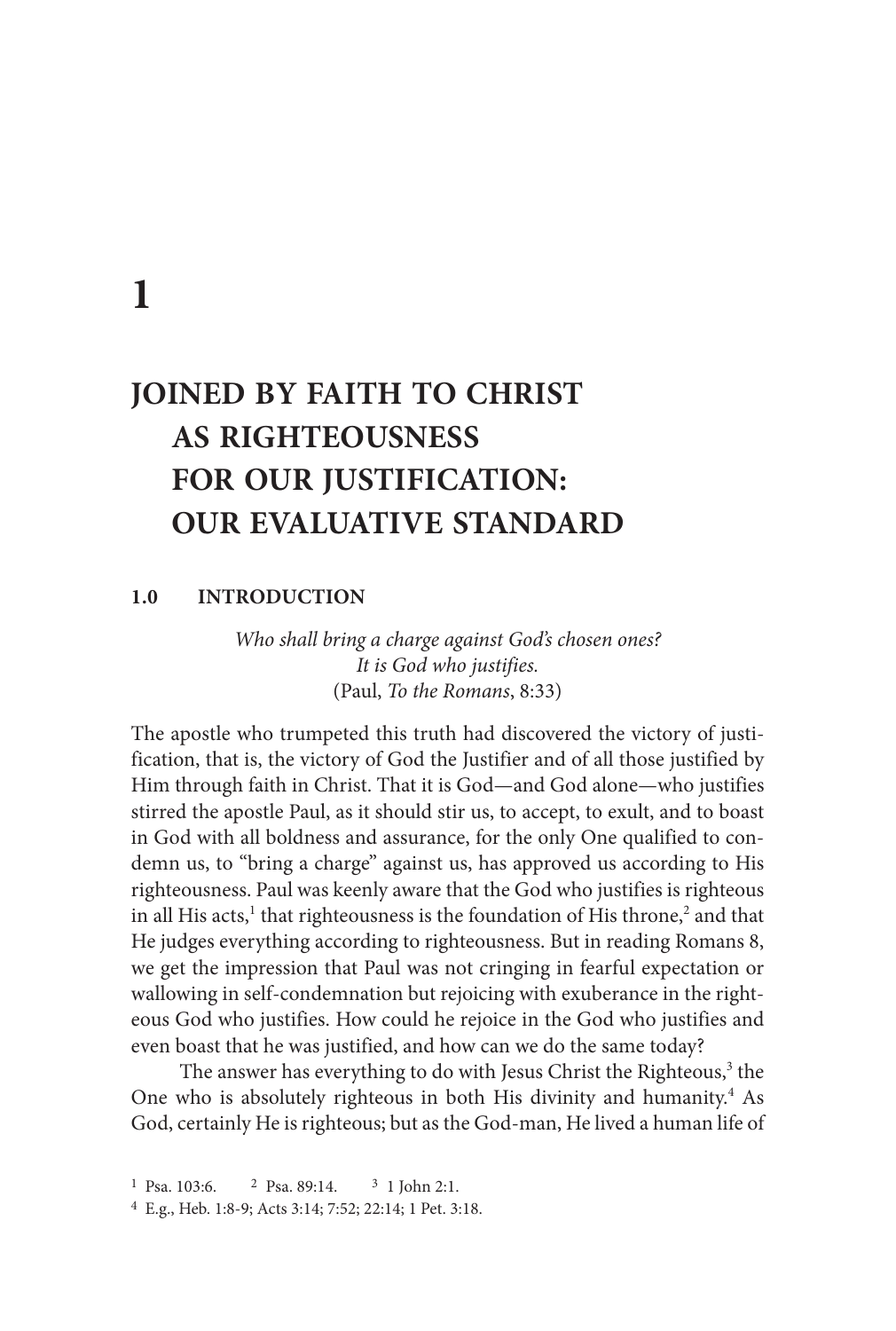absolute righteousness and suffered death under God's righteous judgment for our sake, "the Righteous on behalf of the unrighteous,"<sup>5</sup> thus satisfying the demand of God's righteousness and redeeming us from the curse of the law.<sup>6</sup> This wonderful God-man is the very righteousness of God. God the Father delights in Him<sup>7</sup> and has approved Him.<sup>8</sup> And as incomprehensible as it may seem, God the Father delights in and approves all those who turn from themselves to Jesus Christ and believe into Him, thereby discarding the filthy rags of their own righteousness<sup>9</sup> and donning Christ Himself as their righteousness.10 To those who believe into Christ, the Father does something most remarkable and almost unutterable: He approves the believers as righteous—He justifies them—based on Christ as their righteousness. He makes Christ Himself their righteousness for their justification. One of the wonders of justification, then, is that the believers' righteousness before God is not a condition or a status that they possess in themselves but a person whom they are joined to, the living Christ Himself. Those who receive Christ are approved by God according to Christ as righteousness. God sees them as righteous, for they have Christ as their righteousness. Their righteousness before God is perfect because the Christ who is their righteousness is perfect, and their righteousness before God is unchanging because the Christ who is their righteousness is unchanging. Those who have laid hold of such a righteousness by laying hold of Christ can surely exult, as the apostle Paul exulted, in the victory of justification and in the God who alone justifies.

Another wonder of justification is that God justifies the believers *through faith in Jesus Christ*. 11 This faith is not blind, nor is it a mere assent. The apostles taught that faith in Christ issues in receiving Him through the Spirit.<sup>12</sup> Thus, faith ushers those who believe in Christ into an organic union with Him, and God approves them based on their oneness with Christ as righteousness. The Epistles of Paul disclose the relationship between the believers' union with Christ through faith and their justification in Him, and it is manifest that the apostle's consideration of justification was enriched and buoyed by his deep knowledge of Christ and of the believers' union with Him. As his Epistles testify, Paul was intimately familiar with Christ, not in the way of doctrine but in the way of spiritual knowledge and experience. He knew Christ,<sup>13</sup> pursued Christ,<sup>14</sup> aspired to be found in Christ,<sup>15</sup> and even described himself as a man in Christ.<sup>16</sup> In Acts 13:39 Paul preaches Christ as the One in whom "everyone who believes is justified." In 1 Corinthians 1:30 he declares that we who believe are "in Christ Jesus, who became wisdom to us from God: both righteousness and sanctification and redemption" and in Romans 8:1 that "there is now then no condemnation to those who are in

<sup>5</sup> 1 Pet. 3:18. <sup>6</sup> Gal. 3:13. <sup>7</sup> Matt. 3:17. <sup>8</sup> See Rom. 4:24-25. <sup>9</sup> See Isa. 64:6. 10 1 Cor. 1:30; Gal. 3:27. 11 E.g., Rom. 3:22, 26; Gal. 2:16. 12 John 1:12; 7:39. 13 Phil. 3:8, 10. 14 Phil. 3:12, 14. 15 Phil. 3:9. 16 2 Cor. 12:2.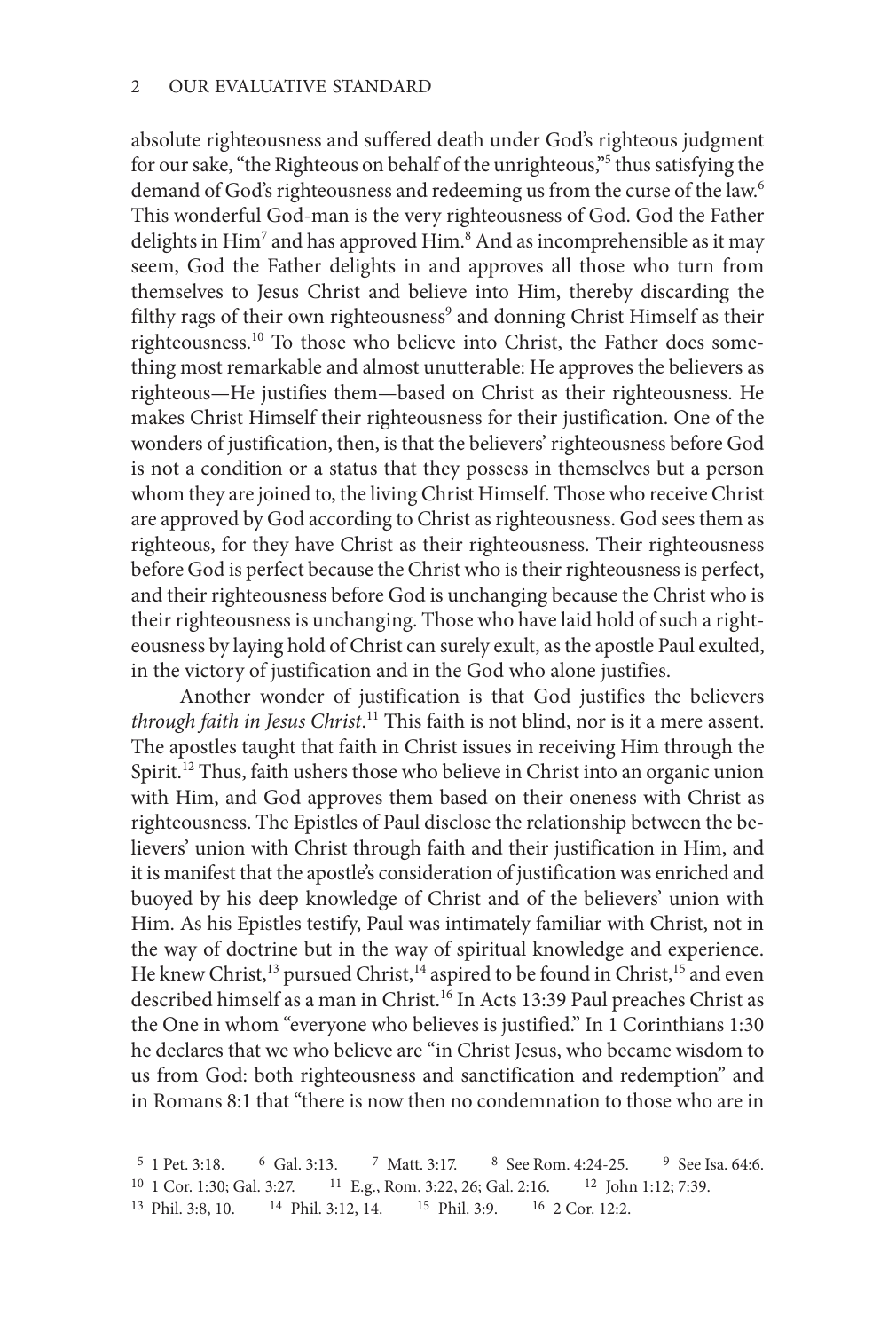Christ Jesus." Further, in Galatians 2:16-17 he speaks of believing "into Christ Jesus that we might be justified out of faith in Christ" and of "seeking to be justified in Christ." According to the apostle's profound realization, justification is by faith because faith brings the believers into an organic union with Christ, the righteousness of God. Viewed intrinsically, justification is thus a matter of Christ becoming the believers' righteousness in their union with Him through faith and of God approving the believers on account of their union with Christ as righteousness. The work of God the Justifier appears all the more wondrous when we realize, as the apostle Paul surely realized, that this work is centrally concerned with bringing fallen but repentant human beings into Christ—through the faith of Jesus Christ—so that in Christ and with Christ as their righteousness they might be approved by the God who "justifies him who is of the faith of Jesus."<sup>17</sup>

Having touched something concerning justification's victory and intrinsic meaning, we should address a few elementary matters concerning justification by faith in order to lay the groundwork for a fuller consideration of this important scriptural truth in the sections and chapters to come. We should point out that which is likely obvious: justification is related to righteousness. Witness \*Lee (d. 1997) helpfully explains that "righteousness means to be right with God in every way. It means that in no matter are you wrong or unfair in the eyes of God. Every part of your being is right according to God."<sup>18</sup> We are righteous only when we are right with God. Concerning our fundamental need for righteousness before God, Watchman \*Nee (d. 1972) writes:

Righteousness has a great deal to do with God. If we did not have to stand before God, the question of righteousness would not come in. Once we think about God, we think of righteousness. For example, when we have to meet people, we always think of our dress. In the same way, when a man meets God, he must have righteousness. Without righteousness, no one can see God. Hence, righteousness is a basic item in the Christian life. The matter of righteousness involves the means by which we come to God every time we approach Him. If a Christian has not settled this matter, he does not have a solid foundation. A Christian who has doubts about righteousness cannot come to God with assurance. Many Christians desire to grow, and they would like to go on in God's way. But one of the reasons they go back and forth is that they are not clear about righteousness. Righteousness is a simple matter, yet it is foundational. Brothers and sisters, if we are not clear about righteousness, we cannot go on in peace;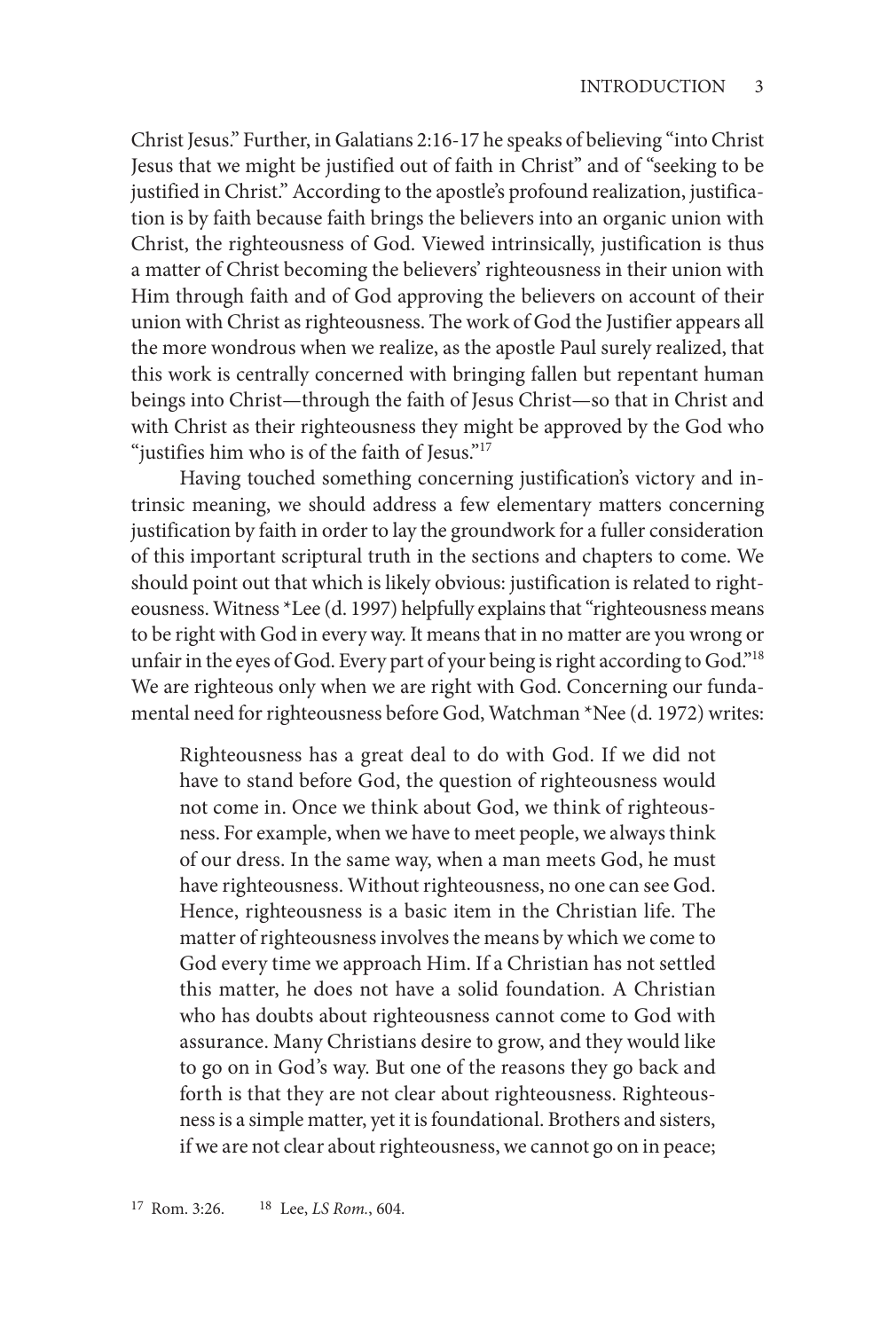#### 4 OUR EVALUATIVE STANDARD

we will always have trouble. Hence, we must be clear about the matter of righteousness.<sup>19</sup>

Justification brings us into a right relationship with the righteous God so that we correspond to Him according to His righteousness. It resolves the fundamental issue of how sinful human beings, who are altogether unrighteous, can be right with God, who is altogether righteous. Further, it settles the foundational matter—spoken of in the passage above from Watchman Nee—of how we as believers can approach and stand before God with assurance. Justification thus grounds our relationship with God and secures our righteous standing before Him. Perhaps even more importantly, it lays the foundation for God in His righteousness to impart His life into us<sup>20</sup> that we might be saved in His life.<sup>21</sup> Justification by faith is therefore something of foundational importance in the economy of God's salvation and the believers' experience of this salvation.

That justification by faith is a foundational truth makes it all the more important that we apprehend it properly and fully. To neglect this truth is to neglect something fundamental to our participation in God's salvation. In his ministry concerning the need for the saints in the Lord's recovery to be equipped with the truth, Witness Lee consistently identified justification by faith as one of the basic truths that the saints need to be equipped with, and he often expressed his concern that probably most of the saints were not equipped to give a clear word concerning this basic truth. For example, in a sobering word given in Taiwan in 1984, Witness Lee shared the following:

There are approximately forty-five thousand saints in Taiwan. However, of these forty-five thousand, are there even four hundred fifty who can give a clear, thorough, and logical word concerning the truth of justification that would supply light and life to others? I am afraid that not even forty-five saints can speak such a word. You may think that I am being too pessimistic and that instead we should be optimistic and appreciative of our work. If we think this, can we say that there are forty to fifty saints attending the training who can speak concerning justification? Yet we still may consider this to be too elementary and instead want to speak on something higher, such as the twelve precious stones. We need to lay a firm foundation in our education in the Lord's recovery. We must begin with the most basic spiritual matters.<sup>22</sup>

We hope that what we present in this chapter will be accounted by the Lord and His saints as "a clear, thorough, and logical word concerning the

<sup>19</sup> Nee, "Wisdom" (*CWWN* 36:175-176). 20 E.g., Rom. 1:17; 5:18, 21; 8:10.

<sup>21</sup> Rom. 5:10. 22 Lee, *Leading 3*, ch. 5 (*CWWL*, *1984*, 4:79-80).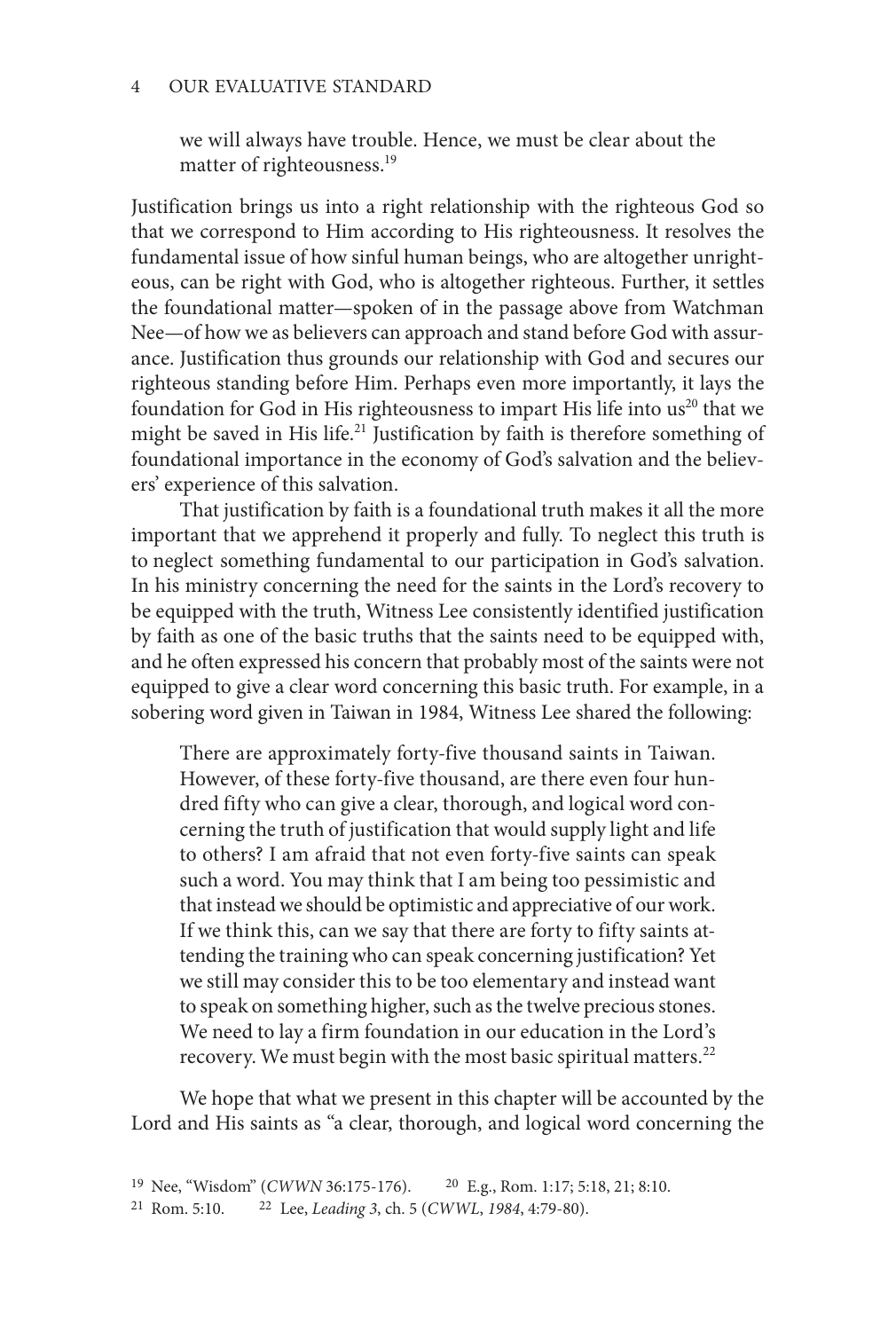truth of justification that would supply light and life to others" and that it will help to "lay a firm foundation in our education in the Lord's recovery." To this end, we have arranged this chapter in three sections. In the first section we will present the truth concerning justification by faith from the Scriptures, for our understanding of this basic truth (and all truths) should be derived from and anchored in God's holy Word. In the second section we will introduce key excerpts from the ministry of Watchman Nee and Witness Lee to develop, enrich, and strengthen the presentation of justification offered in the first section. In the third section we will then offer some necessary clarifications concerning our understanding of justification, mainly to indicate what justification is not. Together the three sections of this chapter will lay the groundwork for our evaluation, in subsequent chapters, of the progress in the understanding of justification throughout the centuries of the Christian church after the time of the apostles. This evaluation can be carried out properly only by God's mercy and grace, with His guidance, and under His shining, and we look to Him for these.

As our evaluation will cover a considerable amount of development over roughly two millennia of Christian thought, it will be published in two parts. Part 1 (this volume) will first give a survey of contemporary understandings concerning justification so as to situate this important truth among Christians today and a brief overview of the historical development in the understanding of justification so as to help orient our readers for the later evaluative chapters. Then, we will trace the understanding of justification in the patristic period in chapter 3 and in the medieval West in chapter 4 and then conclude this part with an examination of Martin \*Luther's (d. 1546) great recovery of justification by faith in chapter 5. In the believers' steadily progressing understanding of the truth throughout the centuries, it was Luther whom the Lord used to recover the basic but essential truth that justification is by faith, and faith alone, and to sweep away much of the confusion concerning this truth that had crept in over the centuries. It is not too much to suggest that the Lord gifted Luther to His church for the purpose of recovering a proper, albeit incomplete, understanding of justification by faith among His people. Much of what had been written concerning justification prior to Luther found resolution in Luther, and much of what has been written concerning justification since Luther bears some relation, whether affirmative or critical, to Luther's understanding of justification. Given Luther's significant contribution to the recovery of justification by faith in the believers' understanding, we feel it is fitting for the first part of our evaluation to conclude with Luther. Part 2 (the next volume) will then proceed with an evaluation of the understandings of justification that were generated within the major theological traditions primarily in response to Luther's understanding, whether as developments of his understanding or as objections to it. As we hope the reader will notice, our two-part evaluation will consistently